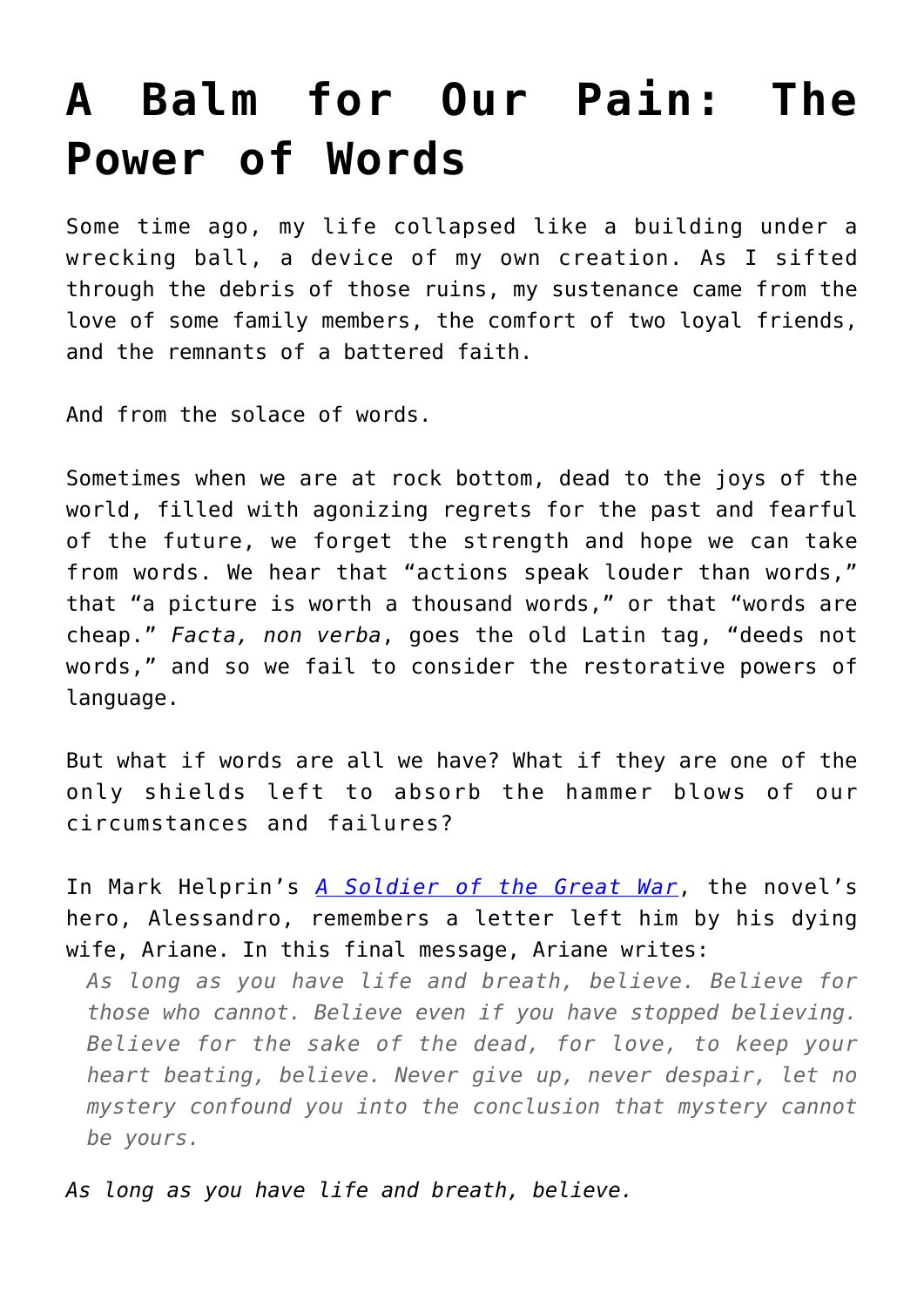In my suffering, Ariane's exhortation was an outstretched hand helping me to keep my feet and leading me forward.

In the same scene, Alessandro shares with Nicolo, a young factory worker, some of his thoughts about God. Alessandro says, "His existence is not a question of argument but of apprehension. Either you apprehend God, or you do not."

The conversation continues:

*'Do you?'*

*'Yes, very strongly, but at times, not. The older I get, and the more I see how life is arranged, and with what certainty and predictability we move from stage to stage, the more I believe in God, the more I feel His presence, the more I am stunned by the power of His works. And yet, the older I become and the more I see of suffering and death, the less approachable is God, and the more it appears that He does not exist. Being very clever, He has beaten life into a great question that breaks the living and is answered only in death. I am so much less sure than when I was young. Sometimes I believe, and sometimes not.'*

*'What accounts for the difference?'*

*'My strength, the clarity of my vision, the brokenness of my heart—only these.'*

*The brokenness of my heart*.

How well I knew that brokenness.

In his essay "[The Crack-Up,](https://www.esquire.com/lifestyle/a4310/the-crack-up/)" F. Scott Fitzgerald opens with lines that truly hit home in my time of despair:

*Of course all life is a process of breaking down, but the*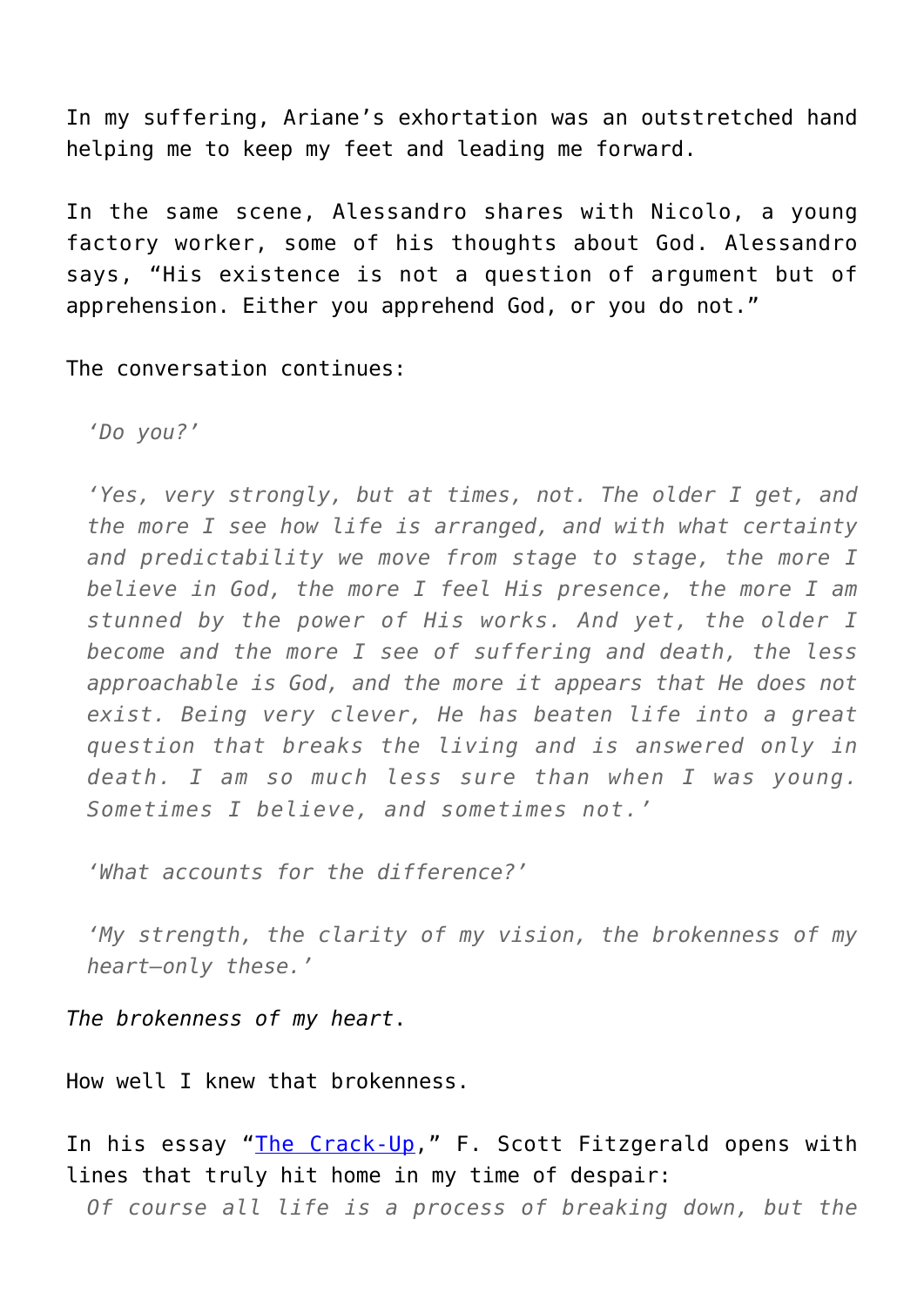*blows that do the dramatic side of the work—the big sudden blows that come, or seem to come, from outside—the ones you remember and blame things on and, in moments of weakness, tell your friends about, don't show their effects all at once. There is another sort of blow that comes from within—that you don't feel until it's too late to do anything about it, until you realize with finality that in some regard you will never be as good a man again. The first sort of breakage seems to happen quick—the second kind happens almost without your knowing it but is realized suddenly indeed.*

*The second happens almost without your knowing it but is realized suddenly indeed.*

I can think of no better description of what happened to me.

Fitzgerald's "[The Great Gatsby](https://www.amazon.com/gp/product/0743273567/ref=as_li_qf_asin_il_tl?ie=UTF8&tag=intelltakeo0d-20&creative=9325&linkCode=as2&creativeASIN=0743273567&linkId=b9be15a6a3c84179e95f7cf5c5ccc464)" ends with these familiar lines:

*Gatsby believed in the green light, the orgastic future that year by year recedes before us. It eluded us then, but that's no matter—tomorrow we will run faster, stretch out our arms farther…And one fine morning—*

*So we beat on, boats against the current, borne back ceaselessly into the past.*

*Borne back ceaselessly into the past*.

For years, I taught "Gatsby" to my high school students, and frequently revisit what I regard as the finest of American novels. But despite my familiarity with the book, that phrase hit me like a punch at the time I was undergoing what Fitzgerald elsewhere calls the "real dark night of the soul." It reminded me that that I had to face up to my past, that to shove it aside or cover it over meant living like a man halfdead.